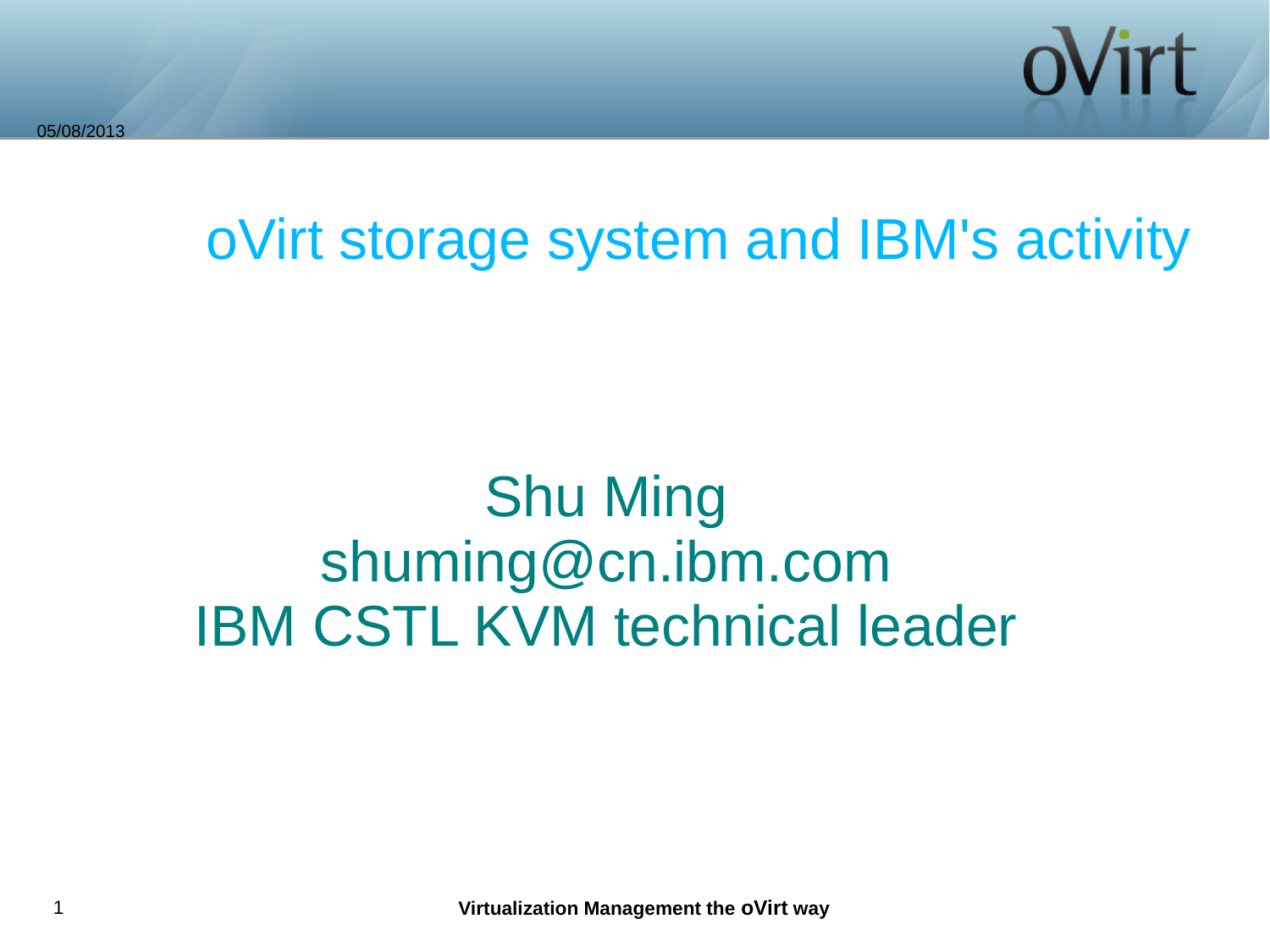



- oVirt storage subsystem target
- Basic concept of oVirt storage subsystem
- Storage subsystem inside
- Management application view of oVirt storage subsystem
- What's new in oVirt 3.2
- oVirt storage community work items
- IBM oVirt storage work items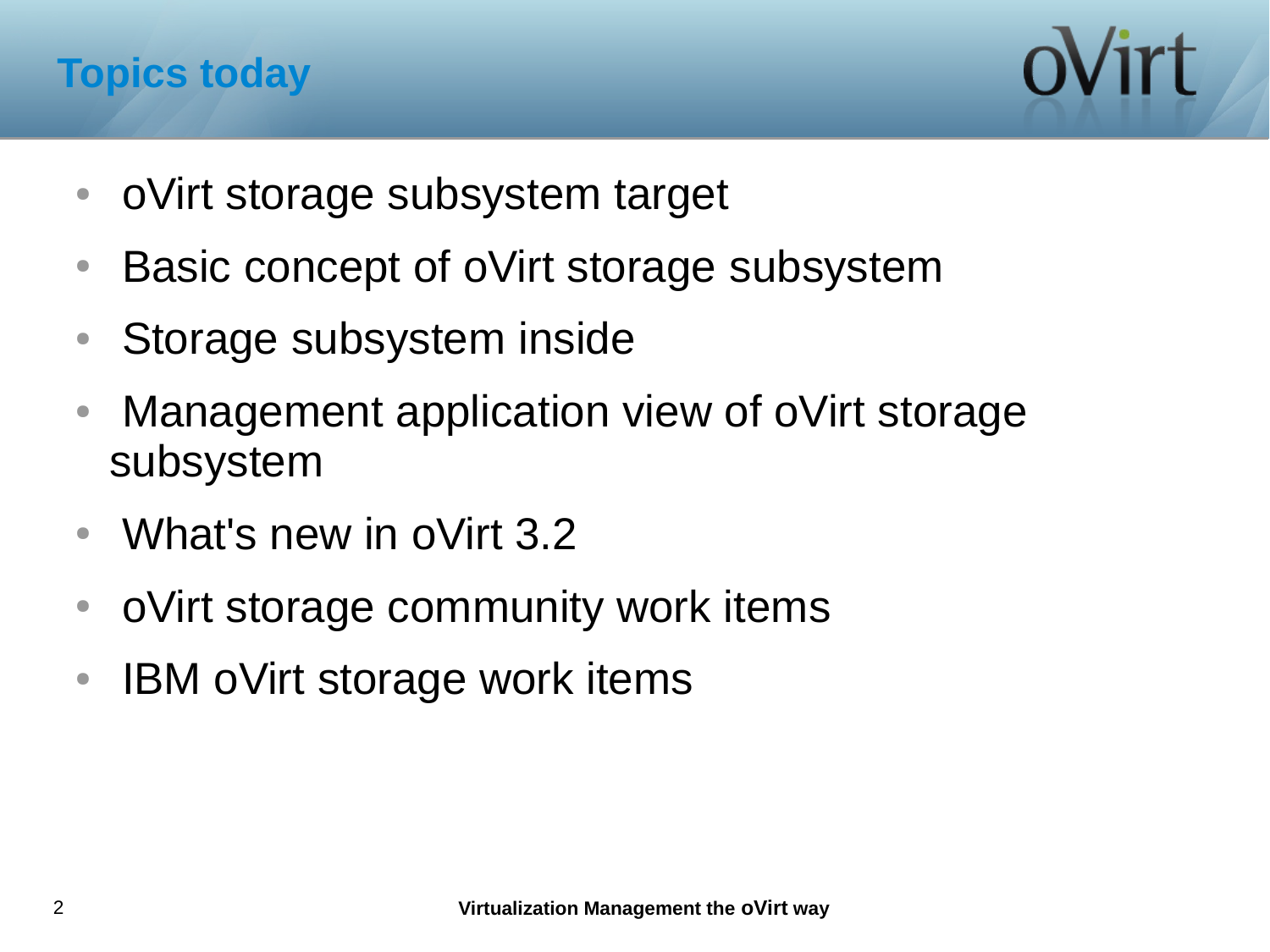#### **oVirt storage system target**

- Tens of thousands of virtual disk images are hosted
- Virtual disk images can be shared by oVirt nodes
- The virtual disk images be performance and disk space efficient
- Both file based and block based Image support
- Multiple storage device support and ready to be extended to new device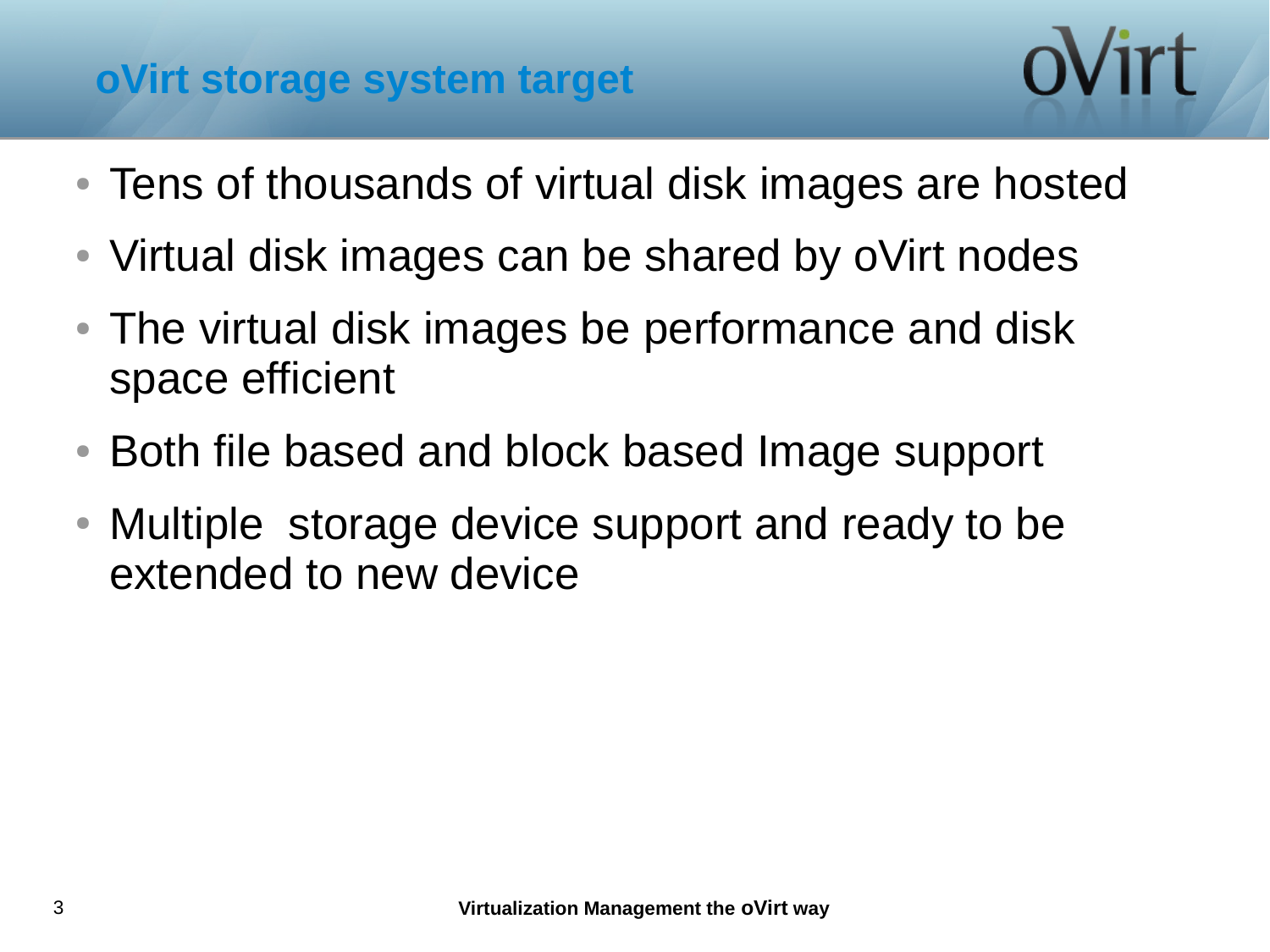#### **Basic concept of oVirt storage subsystem**

#### • Storage Pool

It is an abstract name for the nodes in the oVirt clusters and the sharing storage attached to the clusters

ovirt

- Rich types: NFS, iSCSI, FC, localFS, PosixFS
- Storage Domain
	- Dividing storage pool into different domains
- Image
	- It can be mapped to a disk to the VM with snapshots or be floating in oVirt
- Volume
- UIUID for Storage Pool, Domain, Image and Volume
- VM template and ISO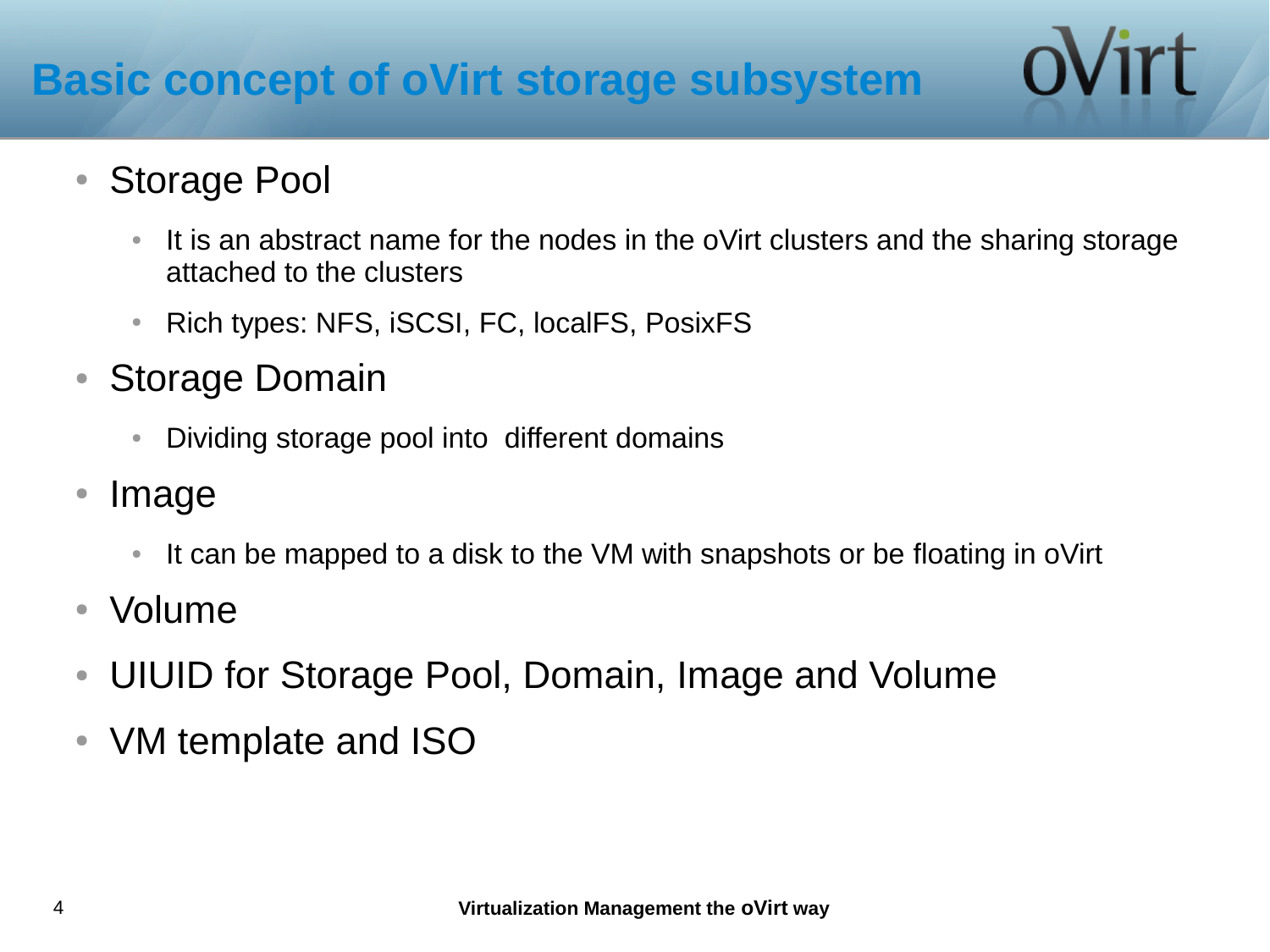#### **Basic concept of oVirt storage subsystem**ʻirt

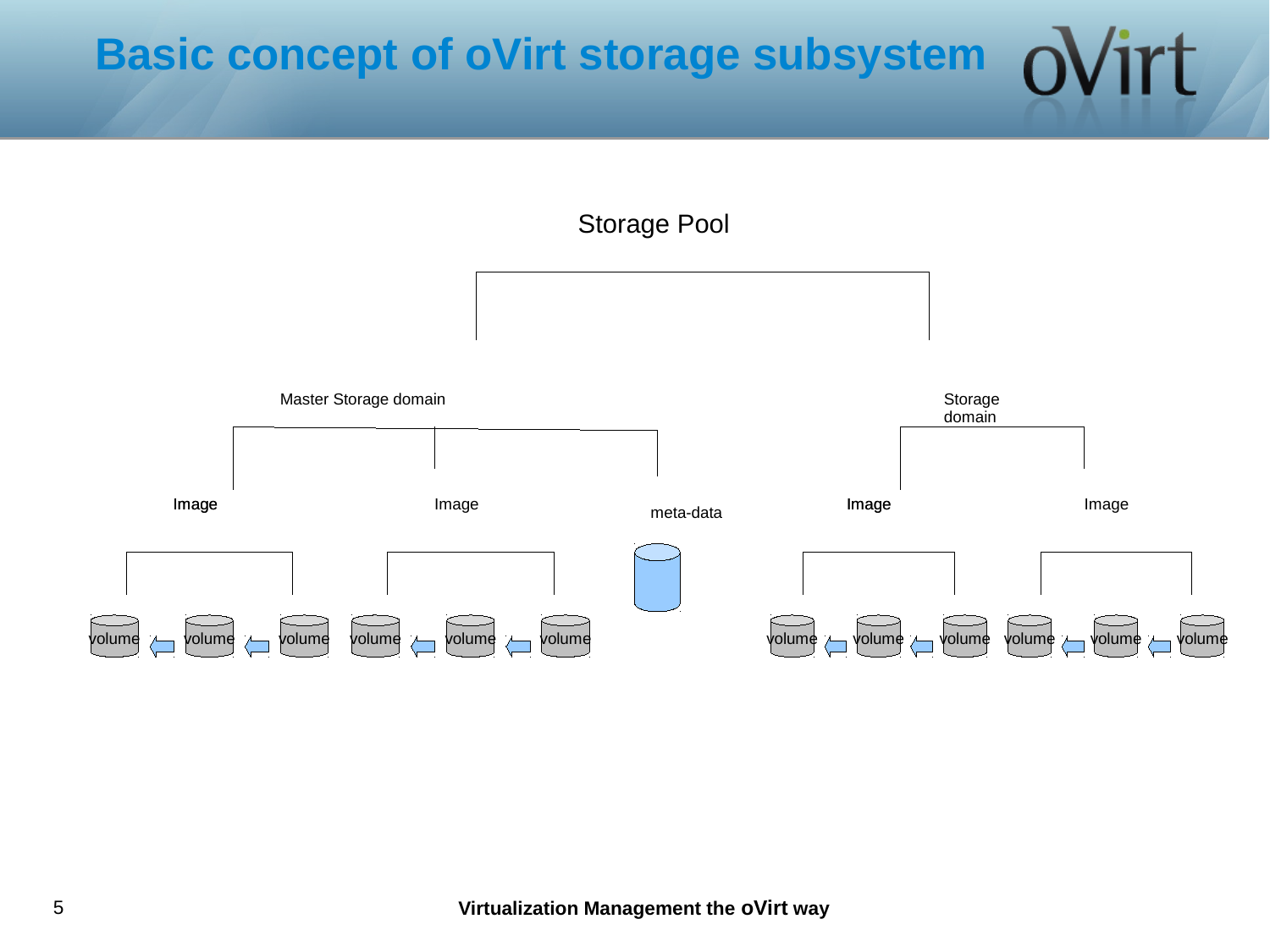#### **Basic concept of oVirt storage subsystem**



6 **Virtualization Management the oVirt way**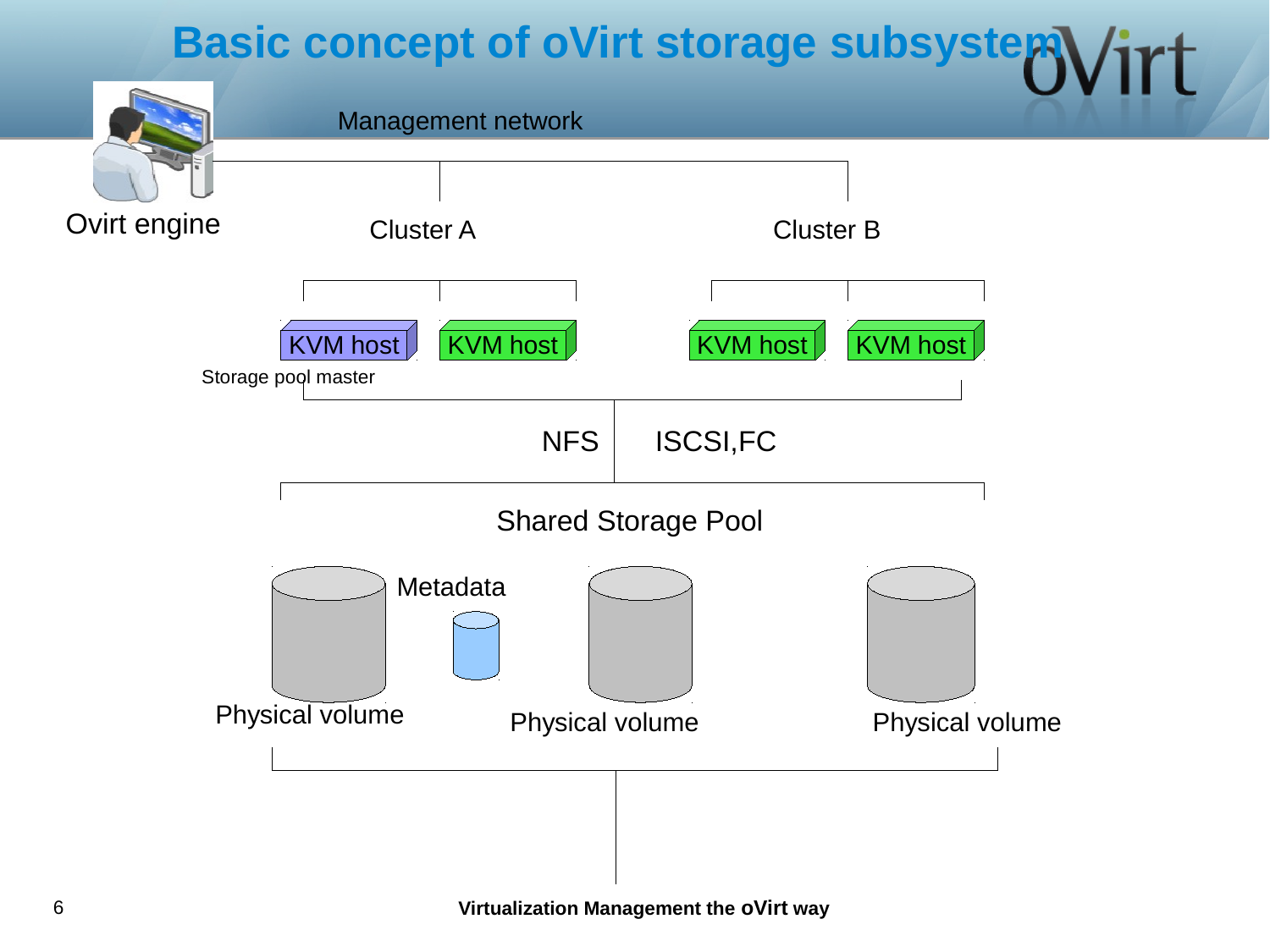#### **Storage subsystem inside I**

- Developed by Python object oriented language
- Storage pool type
- The storage pool meta-data synchronization
- One master storage domain for a storage pool
- Storage pool master election

oVirt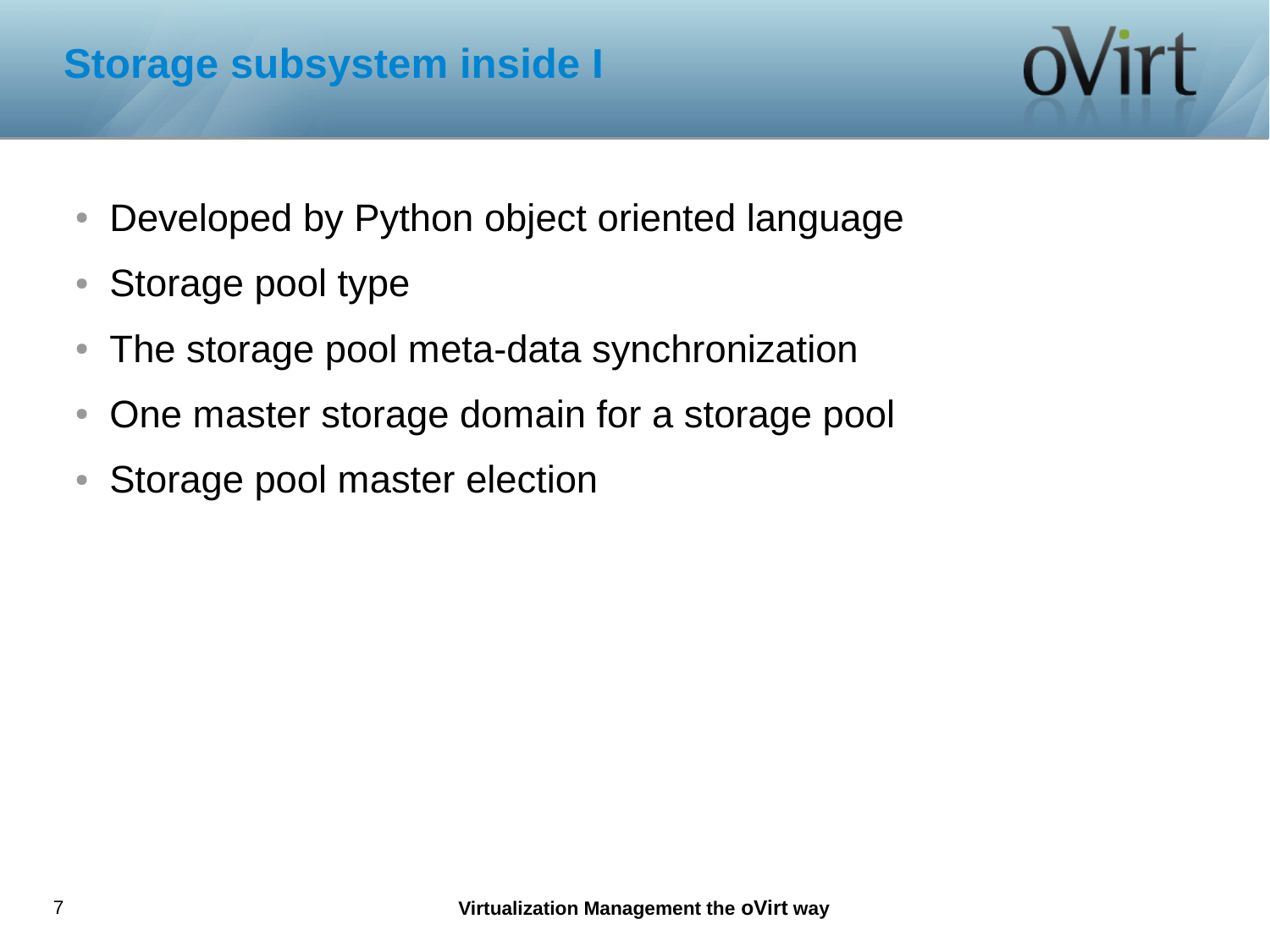

- The lease of images are protected by Sanlock
- Block based images are built on top of Linux LVM systems and have no performance penalty from the file-system on the storage hardware
- File based images provide a cheap and flexible way to build virtual disk images for the Vms
- Direct Lun support to VMs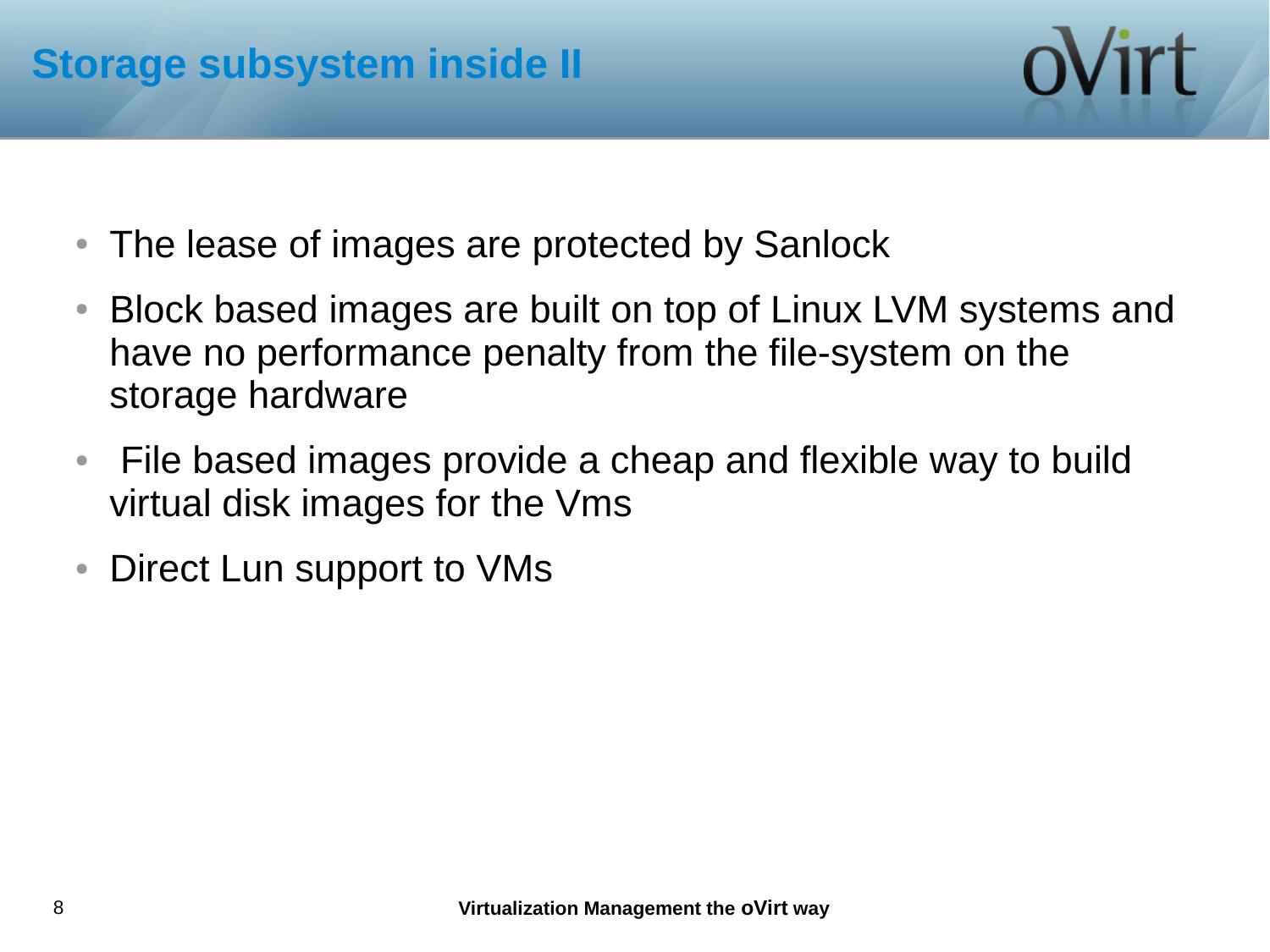# **Management application view of storage subsysteMV1rt**

| <b>Open Virtualization Manager</b><br>oVirt                                                                                                                                                                                            |                                      |                 |                    |                 |                     |                |                         |                                     |       |       |             |  | Logged in user: admin@internal   Configure   Guid |
|----------------------------------------------------------------------------------------------------------------------------------------------------------------------------------------------------------------------------------------|--------------------------------------|-----------------|--------------------|-----------------|---------------------|----------------|-------------------------|-------------------------------------|-------|-------|-------------|--|---------------------------------------------------|
| Storage: datacenter = Default<br>Search:                                                                                                                                                                                               |                                      |                 |                    |                 |                     |                |                         |                                     |       |       | $x \star a$ |  |                                                   |
|                                                                                                                                                                                                                                        | <b>Data Centers</b>                  | <b>Clusters</b> | <b>Hosts</b>       | <b>Networks</b> | <b>Storage</b>      | <b>Disks</b>   | <b>Virtual Machines</b> | <b>Templates</b>                    | Quota |       |             |  |                                                   |
| <b>System</b>                                                                                                                                                                                                                          | New Domain Import Domain Edit Remove |                 |                    |                 |                     |                |                         |                                     |       |       |             |  |                                                   |
| Expand All Collapse All<br>e                                                                                                                                                                                                           | <b>Domain Name</b>                   |                 | <b>Domain Type</b> |                 | <b>Storage Type</b> |                | Format                  | Cross Data-Center Status Free Space |       |       |             |  |                                                   |
| <b>v</b> System                                                                                                                                                                                                                        | $\triangle$ ISO_DOMAIN               |                 | ISO                |                 | <b>NFS</b>          | V <sub>1</sub> |                         | Active                              |       | 3 GB  |             |  |                                                   |
| $\nabla$ <b>B</b> Default                                                                                                                                                                                                              | $\triangle$ nfs-dom1                 |                 | Data (Master)      |                 | <b>NFS</b>          | V <sub>3</sub> |                         | Active                              |       | 46 GB |             |  |                                                   |
| ▼ Storage                                                                                                                                                                                                                              | $\triangle$ nfs-dom2                 |                 | Data               |                 | <b>NFS</b>          | V <sub>3</sub> |                         | Active                              |       | 46 GB |             |  |                                                   |
| nfs-dom2<br>nfs-dom1<br><b>JISO_DOMAIN</b><br>► <sup>2</sup> Networks<br><b>Templates</b><br><b>v</b> Clusters<br>$\nabla$ (iii) Default<br><b>Hosts</b><br>Þ.<br><b>I VMs</b><br>$\nabla$ $\oplus$ ming<br><b>Hosts</b><br><b>WWS</b> |                                      |                 |                    |                 |                     |                |                         |                                     |       |       |             |  |                                                   |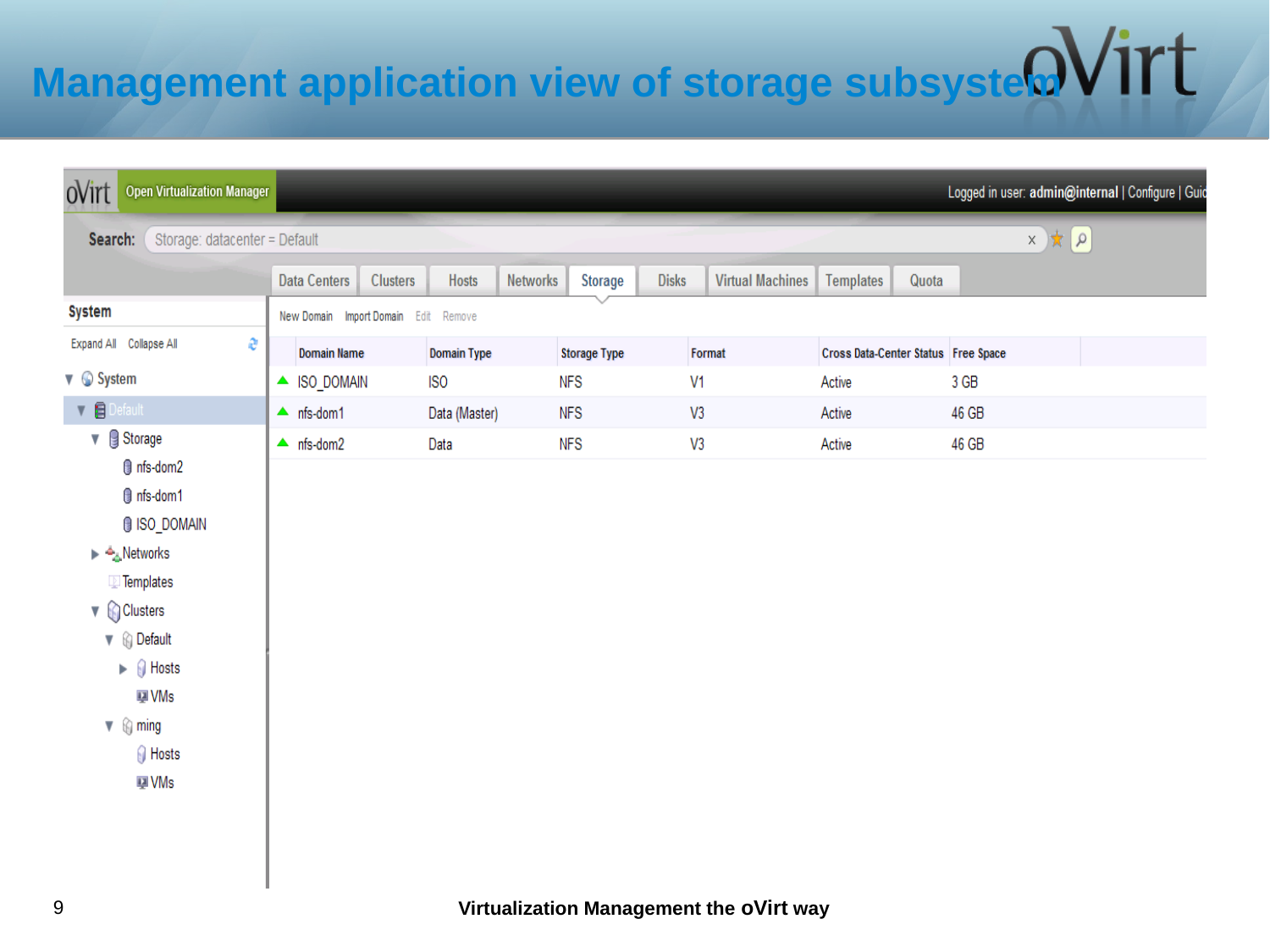- Storage subsystem is not a independent service to oVirt engine
- Storage pool meta data modification is centralized by one master node and other nodes can read the meta data
- The storage system can support synchronous and asynchronous tasks
- Asynchronous tasks can be persisted and recoverable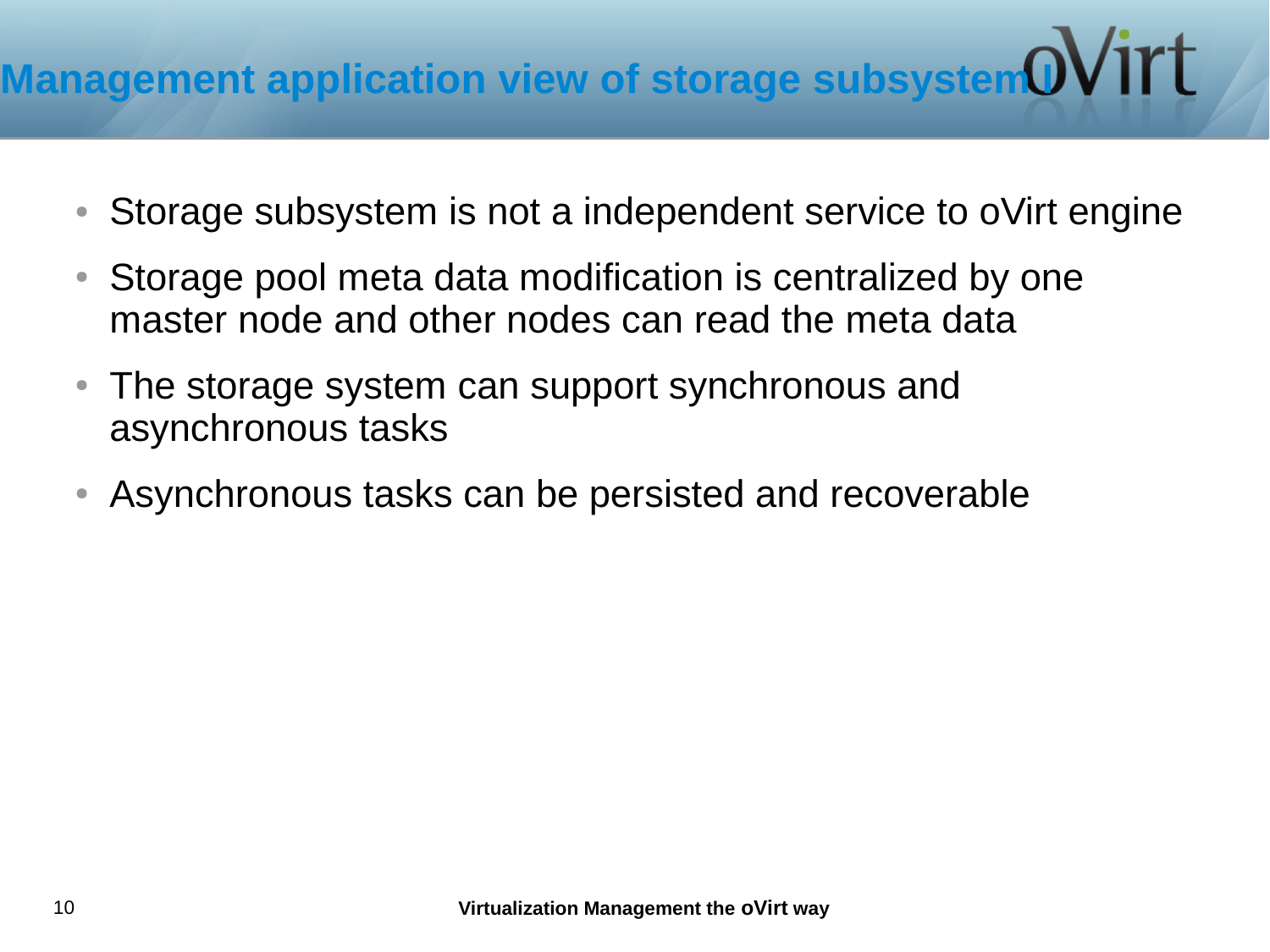## **Management application view of Storage subsystem available Management application view of Storage subsystem and N**

- XMLRPC or jason RPC APIs to management applications
- Administrator role per storage domain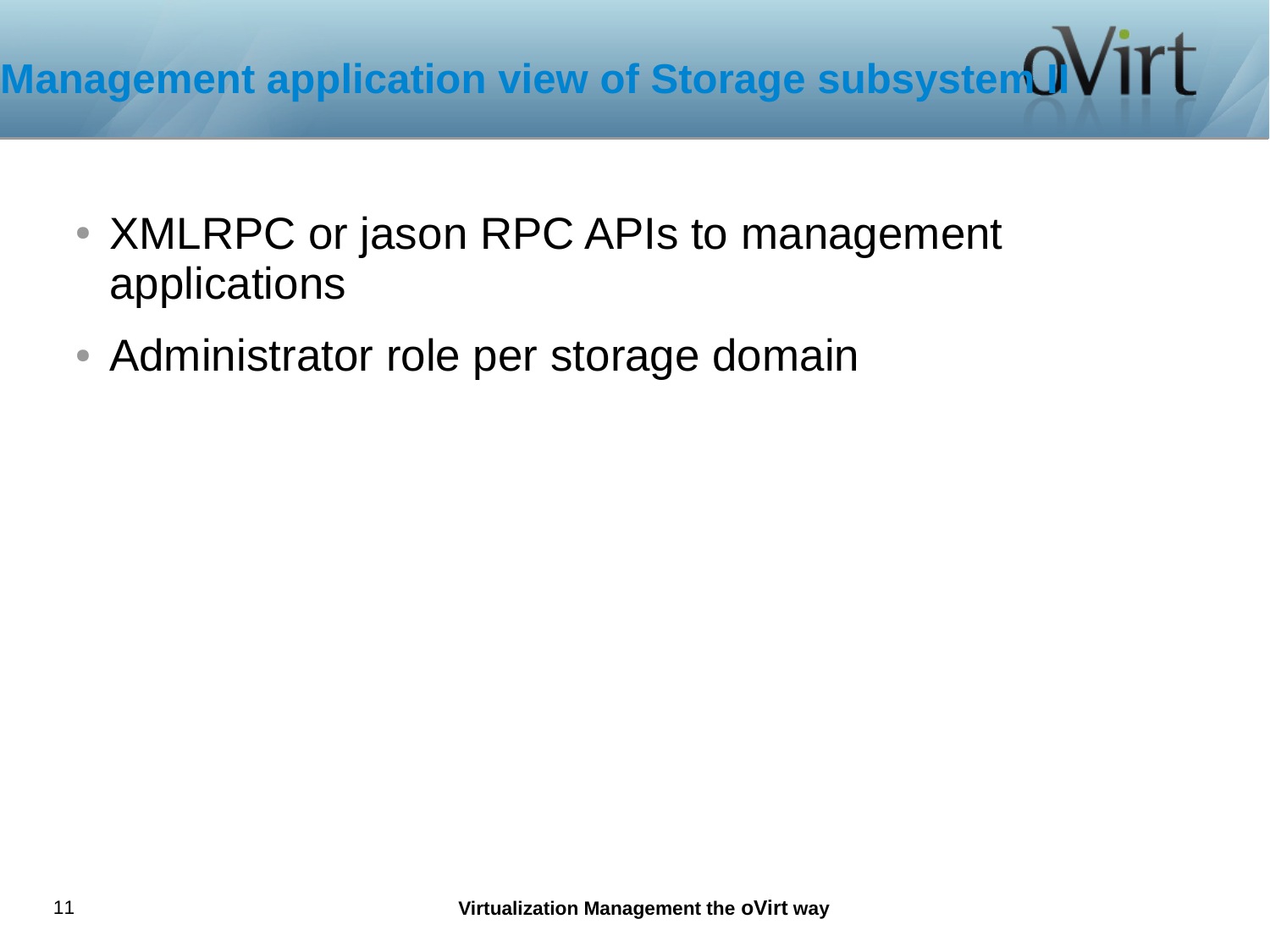- Storage live snapshot of the VM disks
- Preview of the VM snapshot
- VM snapshot merging
- Thin provision volumes
- Making template from existing VM and clone a new VM from the existing template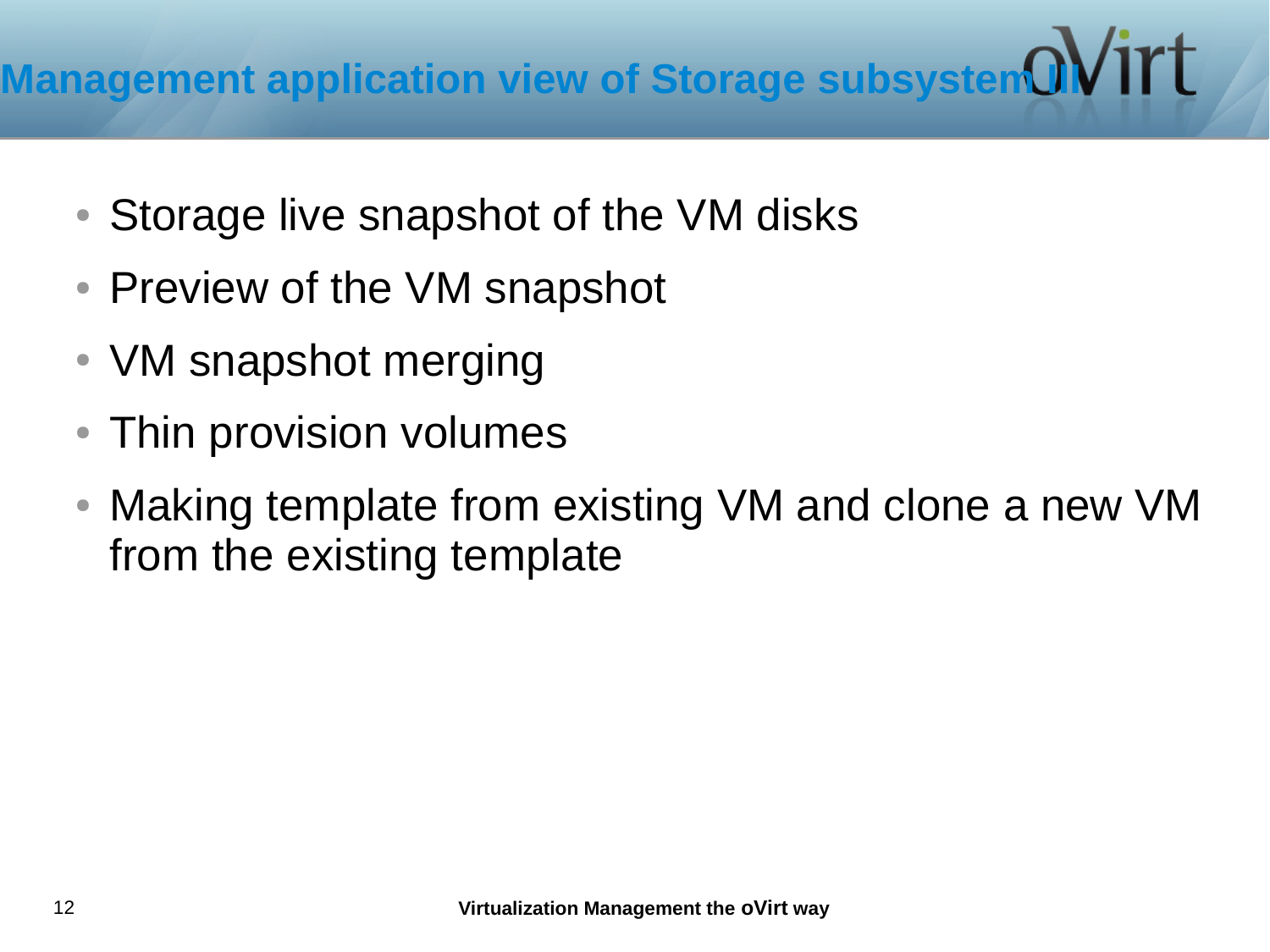



- Live Storage migration was supported
- Live snapshot was supported from oVirt 3.1 and became stable in oVirt 3.2
- Support has been added for storage domain live upgrade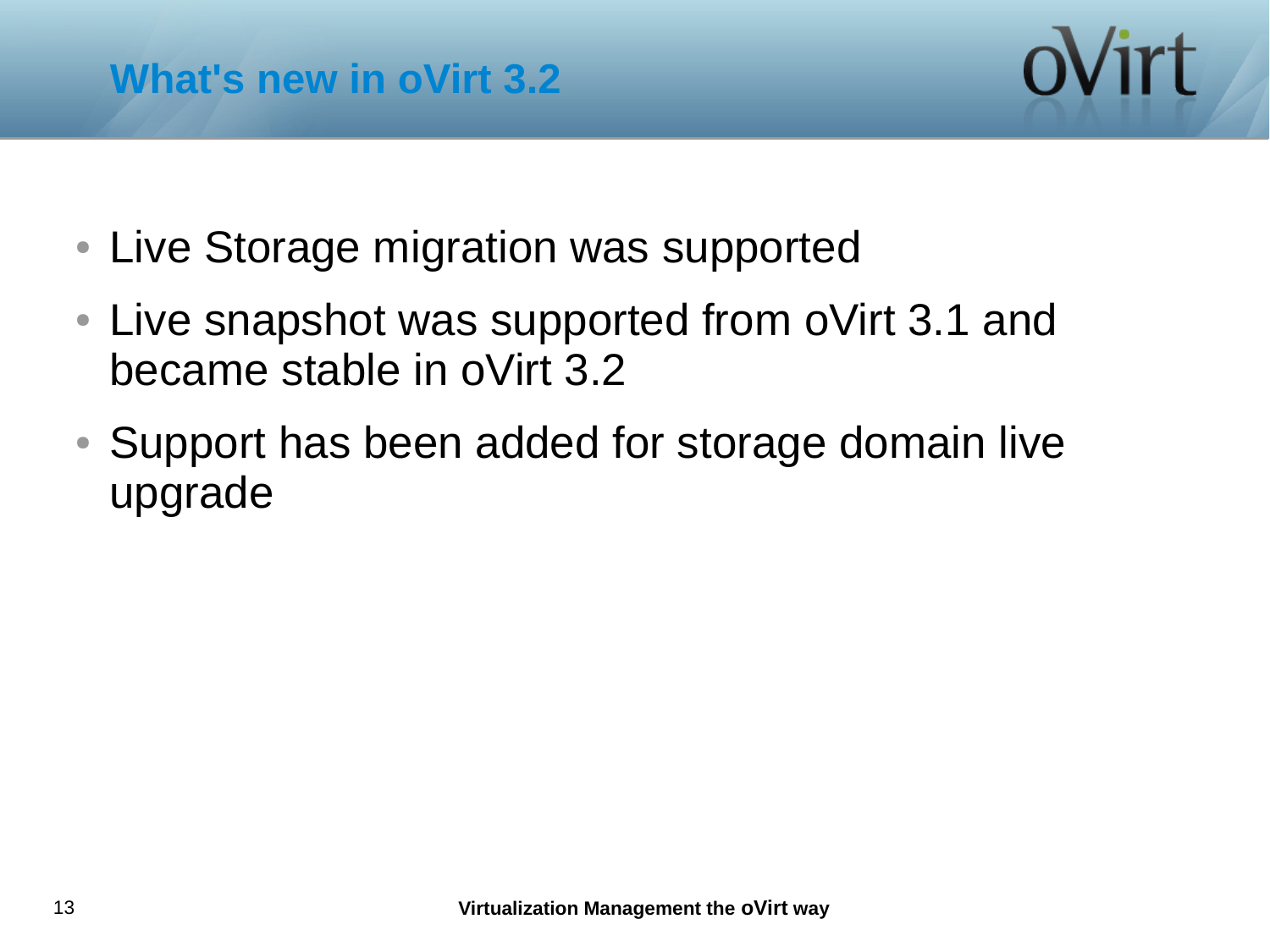#### **oVirt storage community work dashboard I**

Make the storage system an standalone image service like other cloud storage system

oVirt

- Live backup of VM disks and restore from these backup images
- Storage pool removing and multiple storage domains
- Storage operation offloading to hardware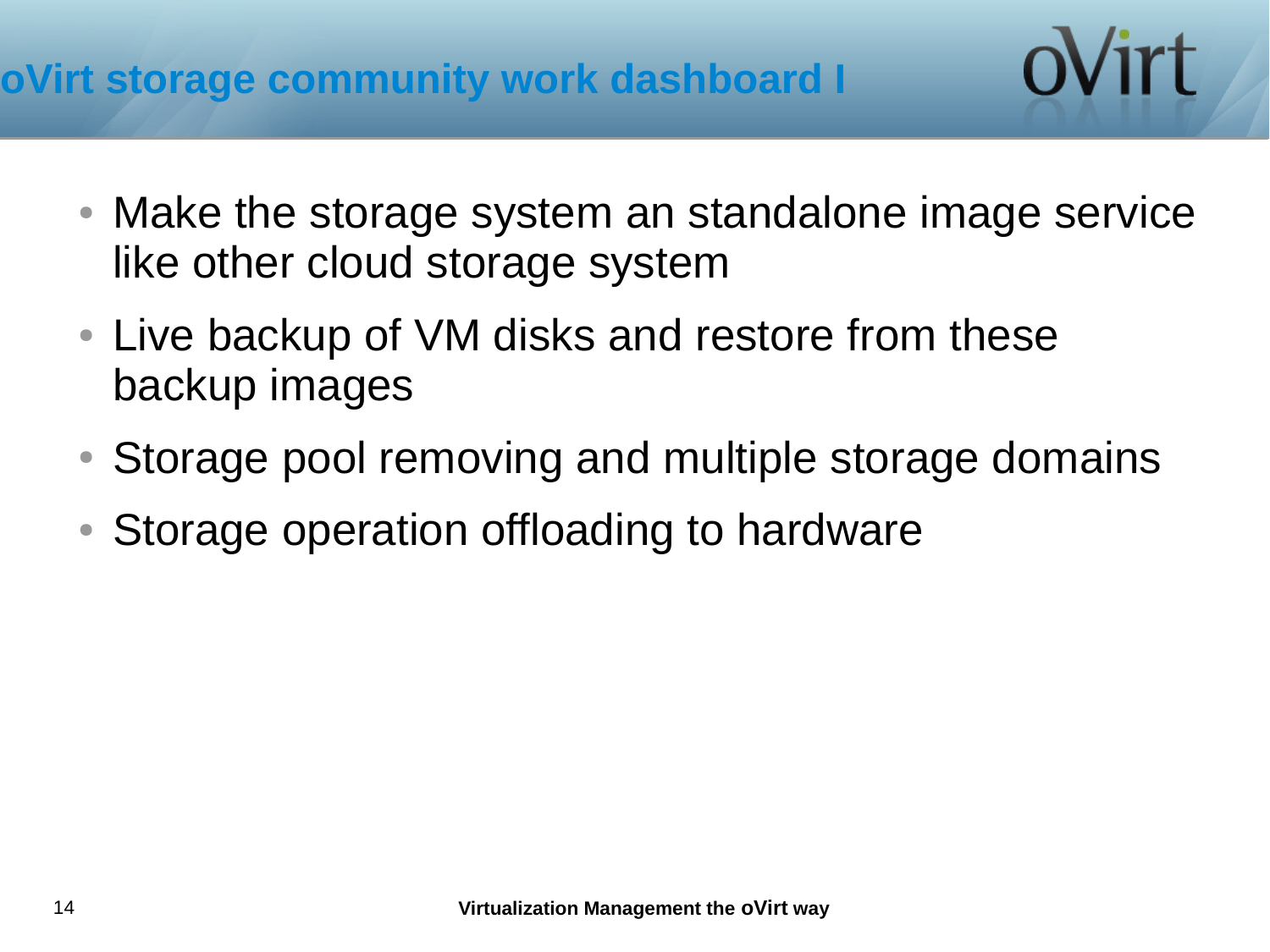- Other shared file system integration
- New Storage API

ovirt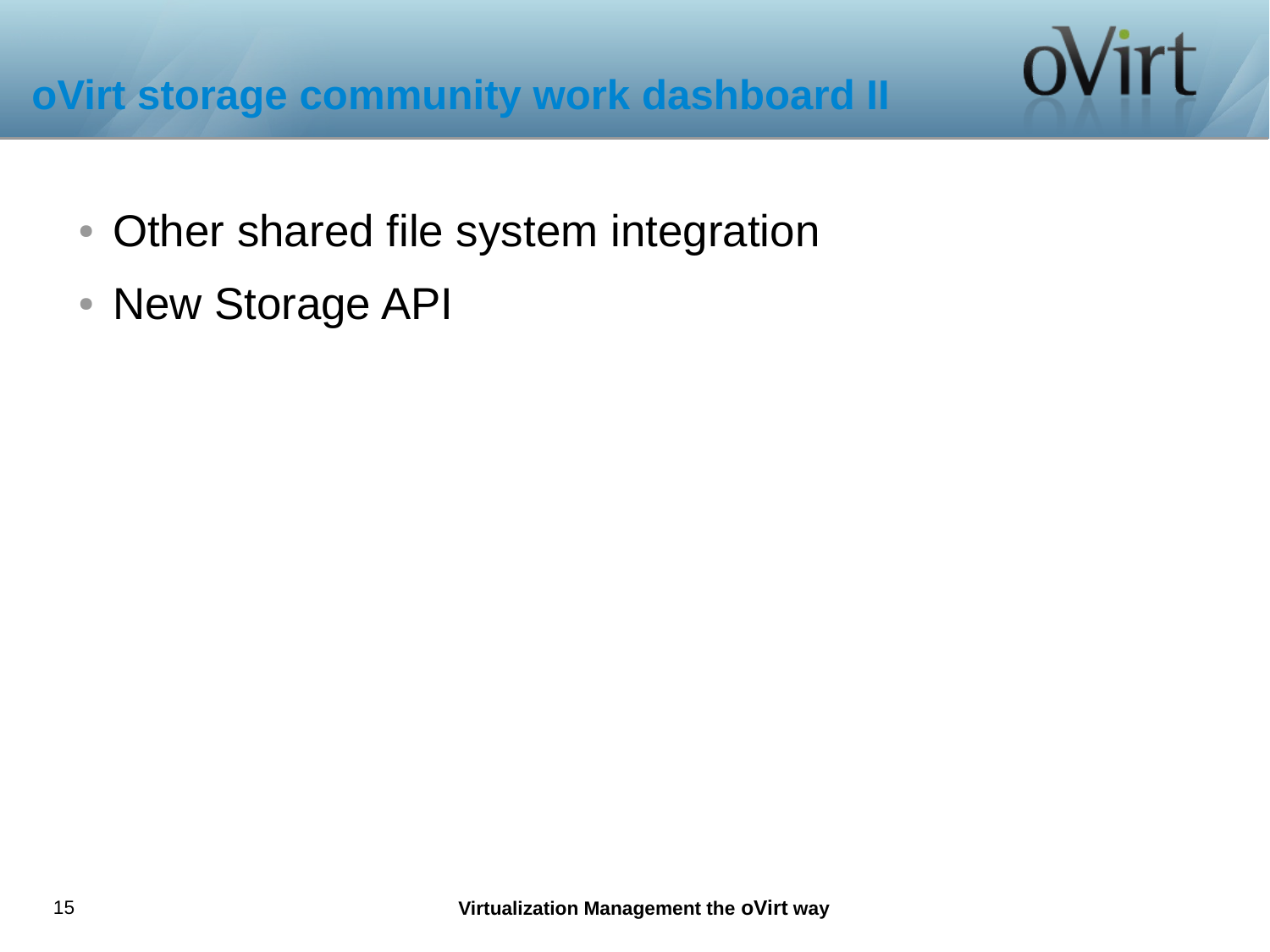

- Decoupling the storage system APIs from other oVirt node level APIs
- oVirt storage system integration into Openstack
- oVirt storage system integration into IBM's product
- Gluster FS storage domain project followup
	- Ovirt 3.3 integration, transport type setting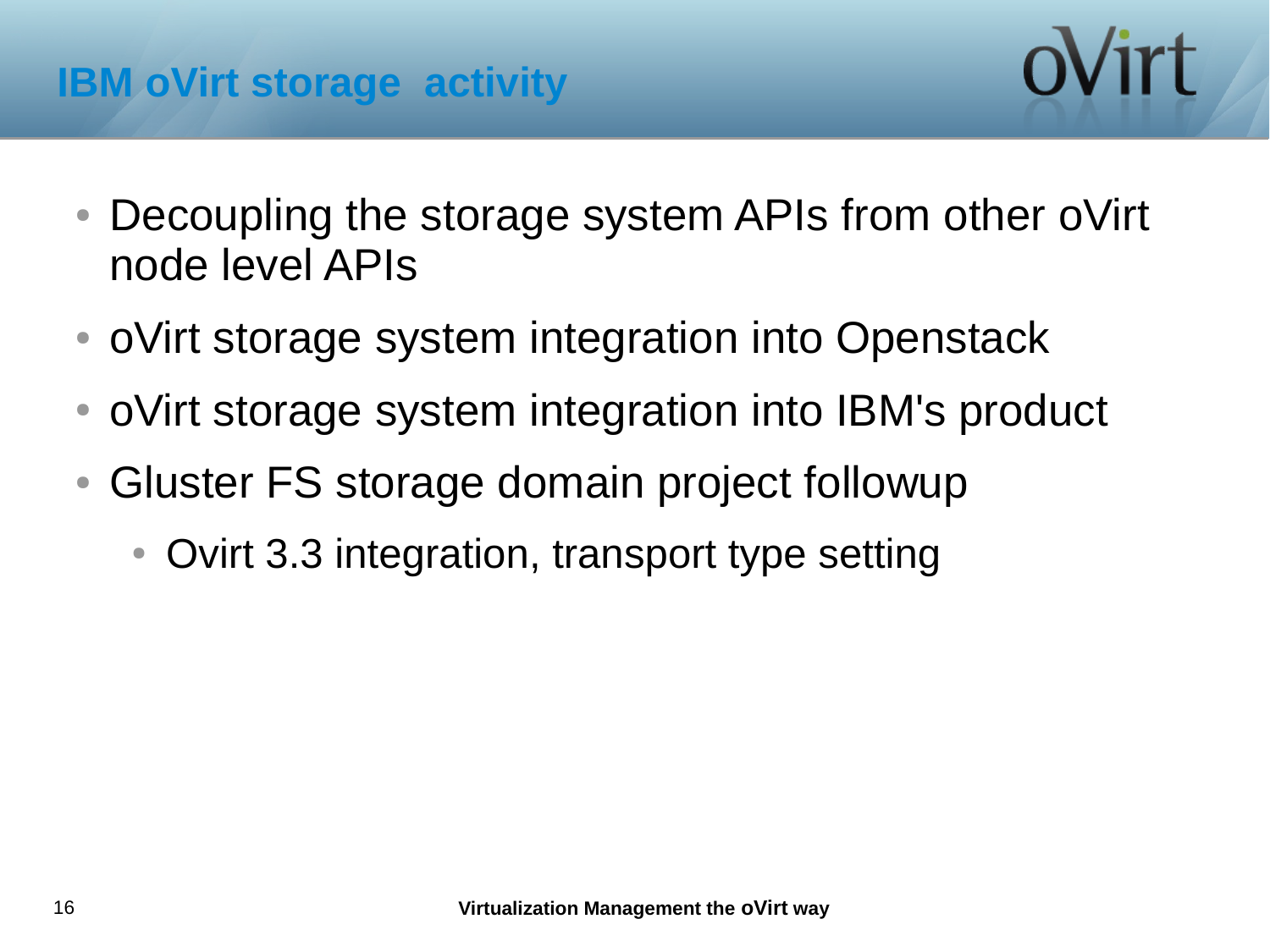#### **IBM oVirt storage activity**



- Allow creating ISO domain on other file-based storage except NFS
- Live backup and restore participation